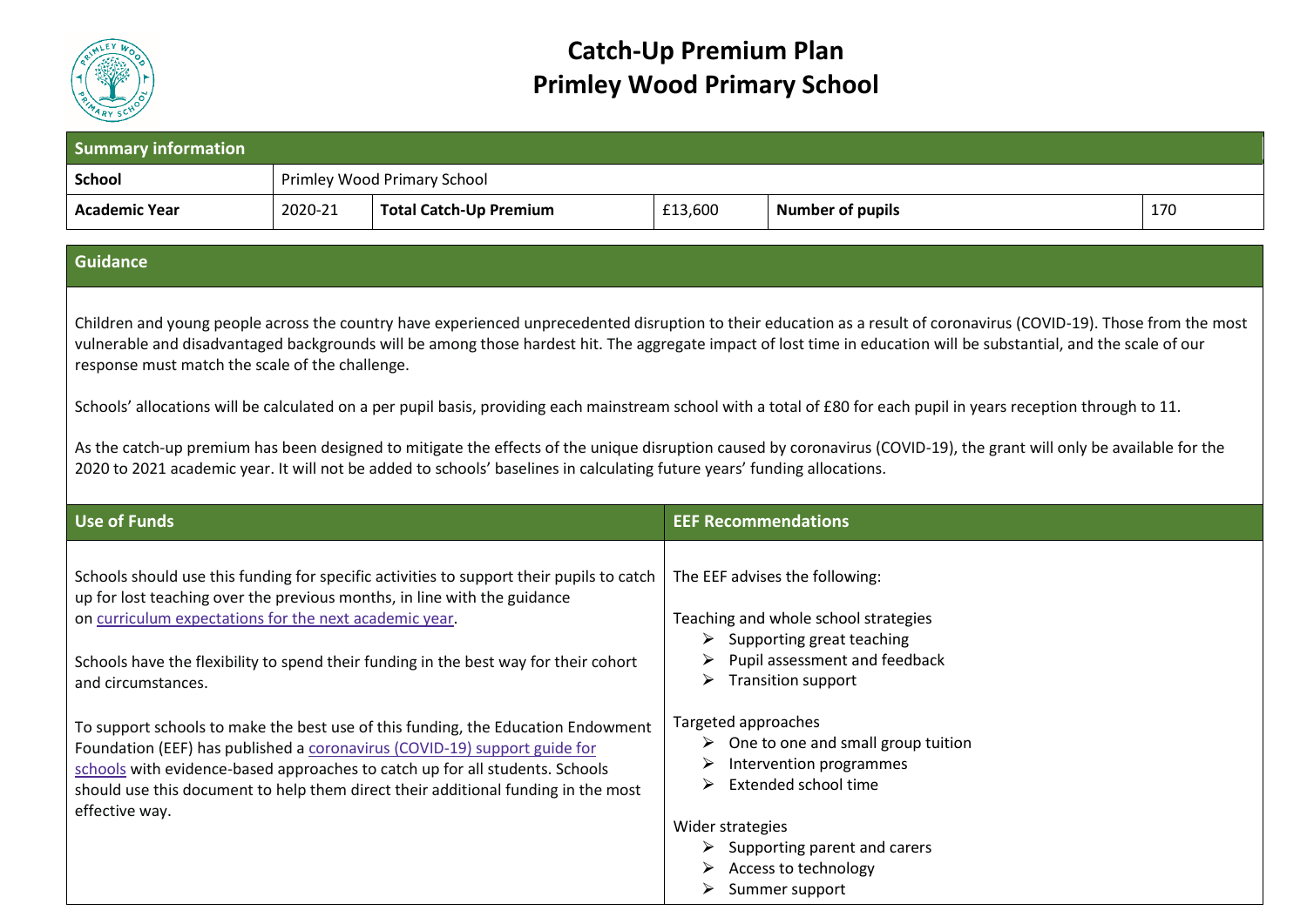|                | Identified impact of lockdown                                                                                                                                                                                                                                                                                                                                                                                                                        |
|----------------|------------------------------------------------------------------------------------------------------------------------------------------------------------------------------------------------------------------------------------------------------------------------------------------------------------------------------------------------------------------------------------------------------------------------------------------------------|
| <b>Maths</b>   | Key topics have been missed (Following WRH). Basic skills, such as times tables and mental arithmetic have suffered. Children's ability to reason and<br>problem solve has also been impacted.                                                                                                                                                                                                                                                       |
| <b>Writing</b> | Children haven't necessarily missed 'units' of learning in the same way as Maths, however they have lost essential practising of writing skills. GAPs specific<br>knowledge has suffered, leading to lack of fluency in writing. Children's handwriting and spelling also requires intervention following months of not<br>practising.                                                                                                               |
| <b>Reading</b> | Reading fluency has decreased despite the amount of reading materials we provided to the families over lockdown. The speed of which the children read<br>has slowed along with their comprehension competence.                                                                                                                                                                                                                                       |
| Non-core       | There are now significant gaps in knowledge - whole units of work have not been taught meaning that children are less able to access pre-requisite<br>knowledge when learning something new and they are less likely to make connections between concepts and themes throughout the curriculum. Children<br>have also missed out on the curriculum experiences e.g. trips, visitors and life experiences which we provide both in and out of school. |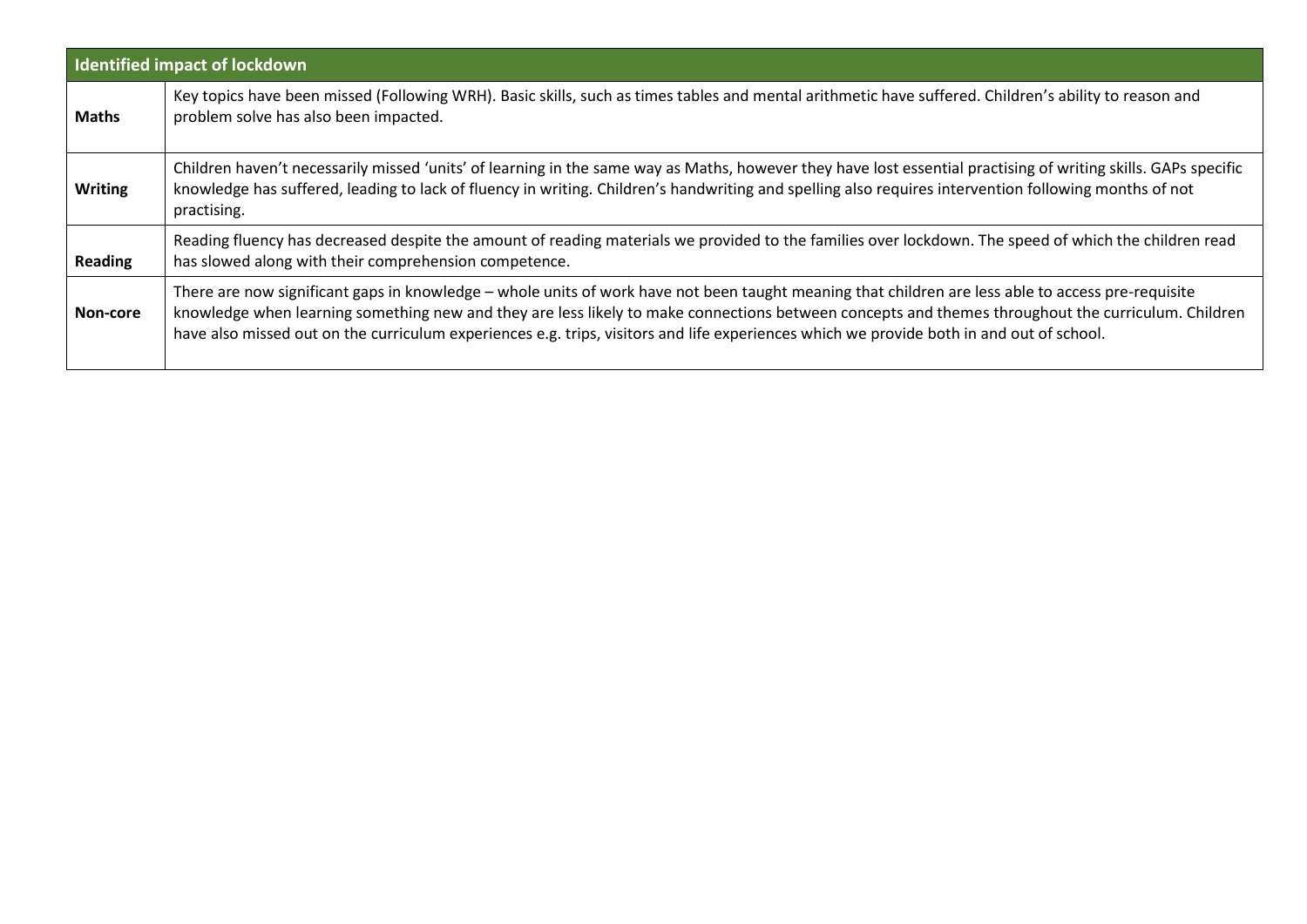**Planned expenditure -** The headings below are grouped into the categories outlined in the Education Endowment Foundation's coronavirus support guide for schools)

Π

| i. Teaching and whole-school strategies                                                                                                                                                                                                                                                                                    |                                                                                                                                                                                                                                                    |                        |                     |                        |  |
|----------------------------------------------------------------------------------------------------------------------------------------------------------------------------------------------------------------------------------------------------------------------------------------------------------------------------|----------------------------------------------------------------------------------------------------------------------------------------------------------------------------------------------------------------------------------------------------|------------------------|---------------------|------------------------|--|
| <b>Desired outcome</b>                                                                                                                                                                                                                                                                                                     | Chosen approach and anticipated cost                                                                                                                                                                                                               | Impact (once reviewed) | <b>Staff lead</b>   | <b>Review</b><br>date? |  |
| Supporting great teaching:                                                                                                                                                                                                                                                                                                 |                                                                                                                                                                                                                                                    |                        | JL                  |                        |  |
| The foundation subjects will be planned and resourced<br>in more depth. Resources will provide a range of cross-<br>curricular opportunities to link in with the learning<br>missed. Experiences will be planned throughout the<br>year (COVID-secure) as trips are not taking place.                                      | Additional time for teachers to plan non-core subjects.<br>Release time and additional cover will be required to<br>facilitate the additional PPA. Subsidised experiences for<br>the children and a scheme for the foundation subjects.<br>(E1500) |                        | <b>GM</b>           | Feb 21<br>Feb 21       |  |
| Year 1 children will be branched into two classrooms.<br>One which focuses on continuous provision and the<br>other on formal learning. This will ease children's<br>transition to formal learning and the children will<br>receive more bespoke teaching and feedback.                                                    | Purchase additional resources for continuous provision.<br>(f1000)                                                                                                                                                                                 |                        |                     |                        |  |
| Teaching assessment and feedback                                                                                                                                                                                                                                                                                           |                                                                                                                                                                                                                                                    |                        |                     |                        |  |
| Teachers have a very clear understanding of what gaps<br>in learning remain and use this to inform assessments of<br>learning. As writing has a variety of components to<br>assess at once, teachers will begin conferencing sessions<br>fortnightly with their pupils to improve their writing and<br>set future targets. | Additional time for teachers to be trained on Whole<br>Class feedback and conferencing.<br>(£1000)                                                                                                                                                 |                        | JL & MP             | <b>Jan 21</b>          |  |
| <b>Transition support</b><br>Children who are joining school from different settings<br>or who are beginning their schooling with Primley Wood<br>have an opportunity to become familiar and confident<br>with the setting before they arrive.                                                                             | Additional time is made to cover the teacher so that they<br>can have a virtual meeting with their new starter so that<br>the child is confident in joining PW.<br>(E500)                                                                          |                        | SRai<br>JL<br>SRudd | Ongoing                |  |
| <b>Total budgeted cost</b>                                                                                                                                                                                                                                                                                                 |                                                                                                                                                                                                                                                    |                        |                     |                        |  |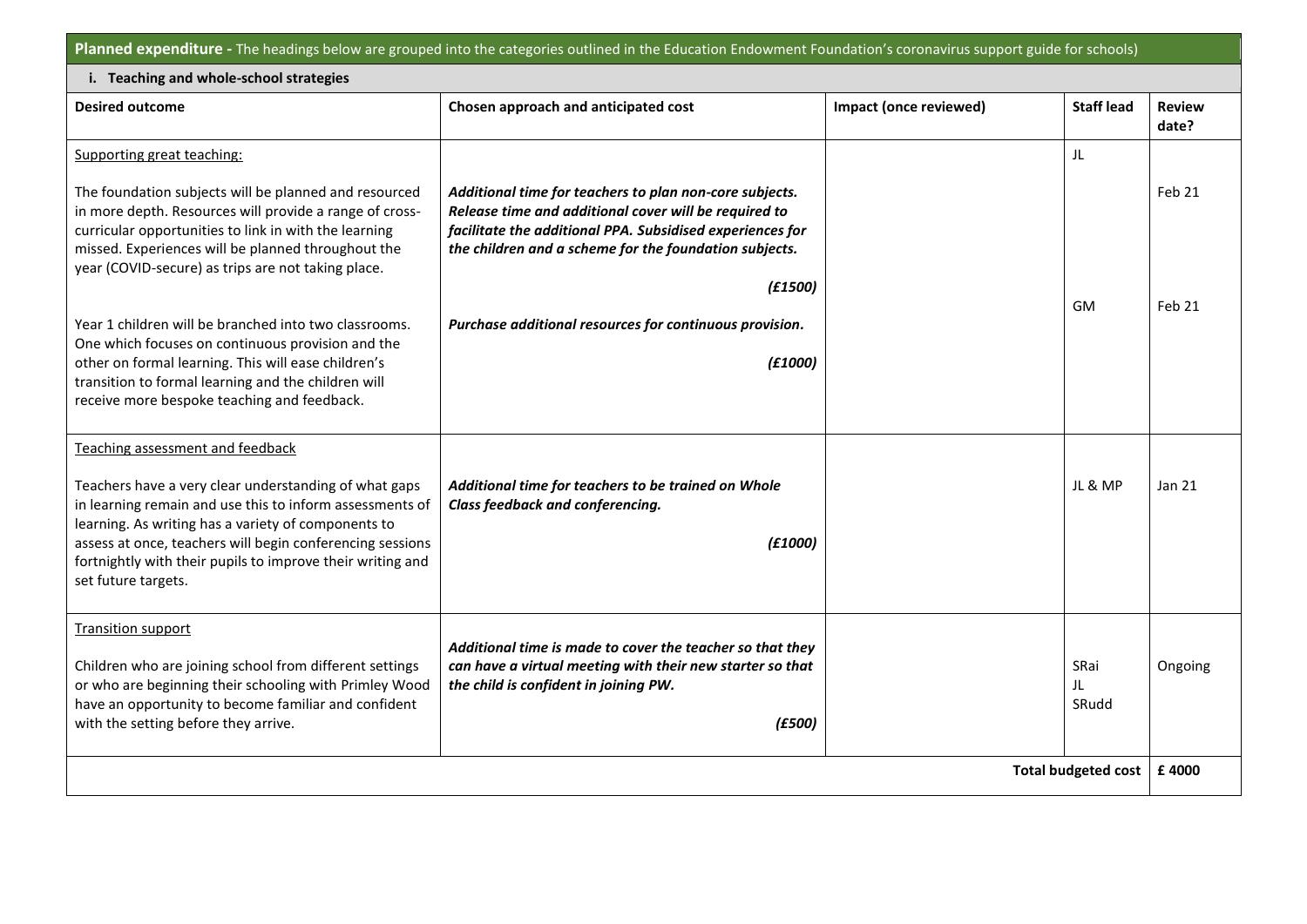## **ii. Targeted approaches**

| <b>Desired outcome</b>                                                                                                                                                                                                                                                     | Chosen action/approach                                                                                                                                                                   | Impact (once reviewed) | <b>Staff lead</b> | <b>Review</b><br>date? |  |
|----------------------------------------------------------------------------------------------------------------------------------------------------------------------------------------------------------------------------------------------------------------------------|------------------------------------------------------------------------------------------------------------------------------------------------------------------------------------------|------------------------|-------------------|------------------------|--|
| 1-to-1 and small group tuition                                                                                                                                                                                                                                             |                                                                                                                                                                                          |                        |                   |                        |  |
| Teaching assistants will run interventions on a daily basis. A<br>timetable will be created so that catch-up work can be<br>taught alongside same-day interventions.                                                                                                       | Release time for teachers to prepare the interventions<br>on a half-termly basis and to train the TAs on.<br>Intervention schemes will be bought to provide the<br>resources.<br>(f1000) |                        | SRai<br>LD        | Feb 21                 |  |
|                                                                                                                                                                                                                                                                            |                                                                                                                                                                                          |                        | <b>SR</b>         | Feb 21                 |  |
| Intervention programme                                                                                                                                                                                                                                                     |                                                                                                                                                                                          |                        |                   |                        |  |
| Lexia will be purchased for children across the school to<br>improve the children's reading and phonics.                                                                                                                                                                   | Staff will be trained to use the software, deliver the<br>program and use the tools to provide 1:1 interventions<br>(f4200)                                                              |                        | JL                | July 21                |  |
| Extended school time                                                                                                                                                                                                                                                       |                                                                                                                                                                                          |                        |                   |                        |  |
| Identified children are able to access a weekly catch-up club<br>(1 hr per night). The attainment of those identified children<br>improves and effect of lockdown is becoming negated.<br>Parents are supportive of the club and understand the<br>identification process. | Teachers in Years 4, 5 and 6 will run weekly after<br>school interventions for their children. Each block will<br>last for a half term before identifying the next group.<br>(£3000)     |                        | JL                | Ongoing                |  |
| <b>Total budgeted cost</b>                                                                                                                                                                                                                                                 |                                                                                                                                                                                          |                        |                   | £12,166                |  |
|                                                                                                                                                                                                                                                                            |                                                                                                                                                                                          |                        |                   |                        |  |

| iii.<br><b>Wider Strategies</b> |                               |                        |                   |                 |
|---------------------------------|-------------------------------|------------------------|-------------------|-----------------|
| <b>Desired outcome</b>          | <b>Chosen action/approach</b> | Impact (once reviewed) | <b>Staff lead</b> | Review<br>date? |
| Supporting parents and carers   |                               |                        |                   |                 |